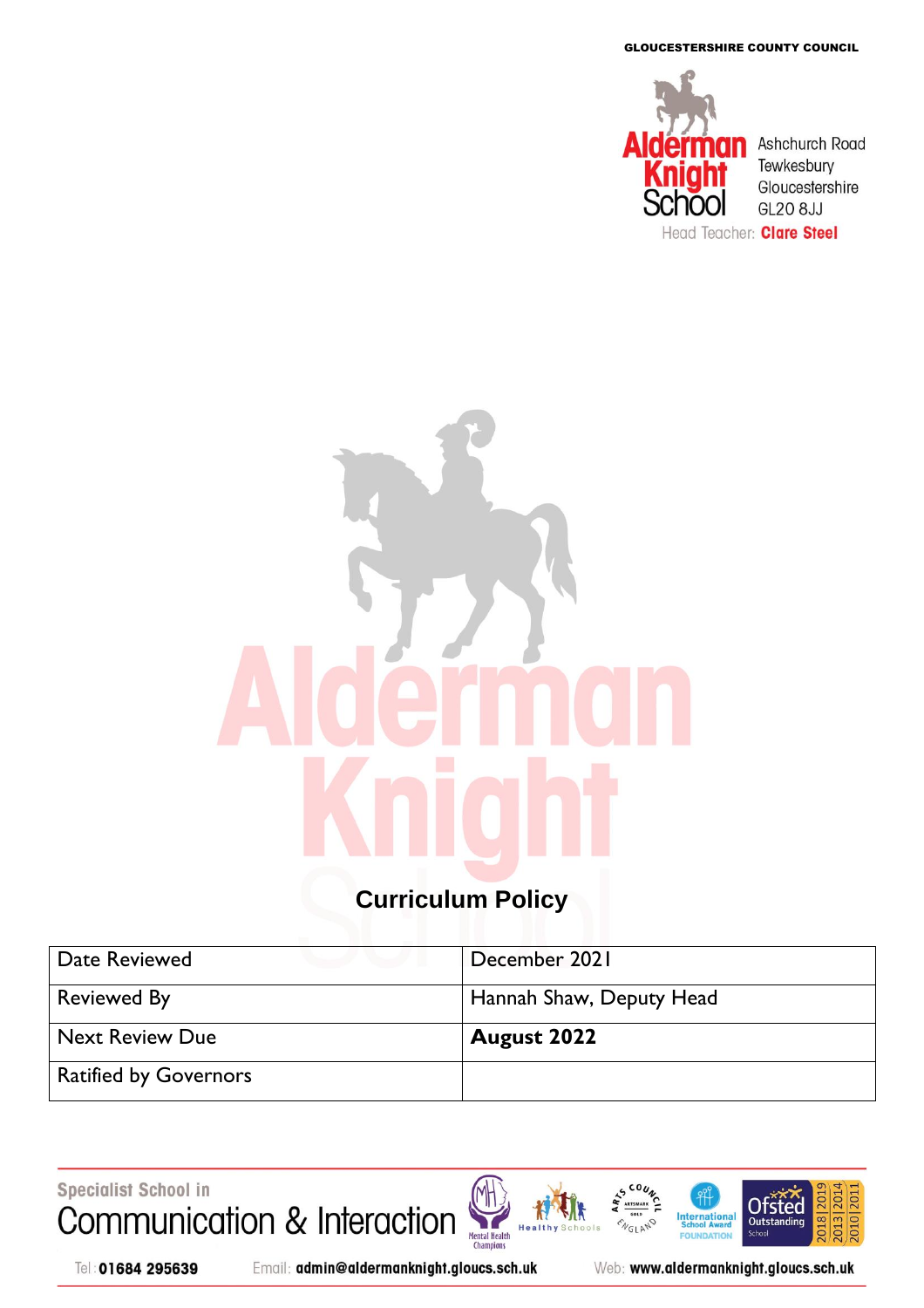# **1. Introduction**

Alderman Knight is committed to providing a personalised curriculum with the individual pupil at the heart of everything we do. We aim to provide a broad and balanced, enriched and extended curriculum tailored to individual needs. Therefore, the curriculum is planned to recognise and meet the individual learning needs of each pupil and is differentiated to ensure learning opportunities are both challenging and appropriate. We aim to provide stimulating activities which will help pupils to make a successful transition to adulthood and to be active and responsible citizens.

There are three principles which underpin our approach to curriculum development. These are to

- Set suitable learning challenges
- Respond to pupils diverse learning needs
- Overcome potential barriers to learning and assessment

This policy builds on the statements and provides a framework for a balanced, broadly based curriculum that:

- Provides suitably differentiated opportunities for all pupils to be able to learn and make progress in
- keeping with their level of understanding and style of learning
- Promotes pupils' spiritual, moral, social and cultural development and prepares all pupils for the
- opportunities, responsibilities and experiences of adult life

The values that permeate the school support the content and design of the whole curriculum at AKS which is broader than the National Curriculum and access to the curriculum is driven by individual pupil needs. This policy document, therefore, is intended to help define this.

# **2. Curriculum Intent**

The aims of the school are:

- To provide pupils with an enriched and extended curriculum tailored to individual needs
- To help pupils develop positive feelings of self-worth and confidence
- To enable them to make a successful transition to adulthood and to be active and responsible citizens

Therefore this policy is underpinned by reference to a set of basic principles: These are that:

- The curriculum is rooted in a culture of high expectation and inclusive teaching
- Teaching techniques are relevant to the learning needs of all pupils and provided in ways that pupils find meaningful, non-threatening, but suitably challenging
- Learning is incrementally structured in ways that enable all pupils to have the opportunity to build on what they already know, and what they need to make progress in, in order to overcome their specific barriers to learning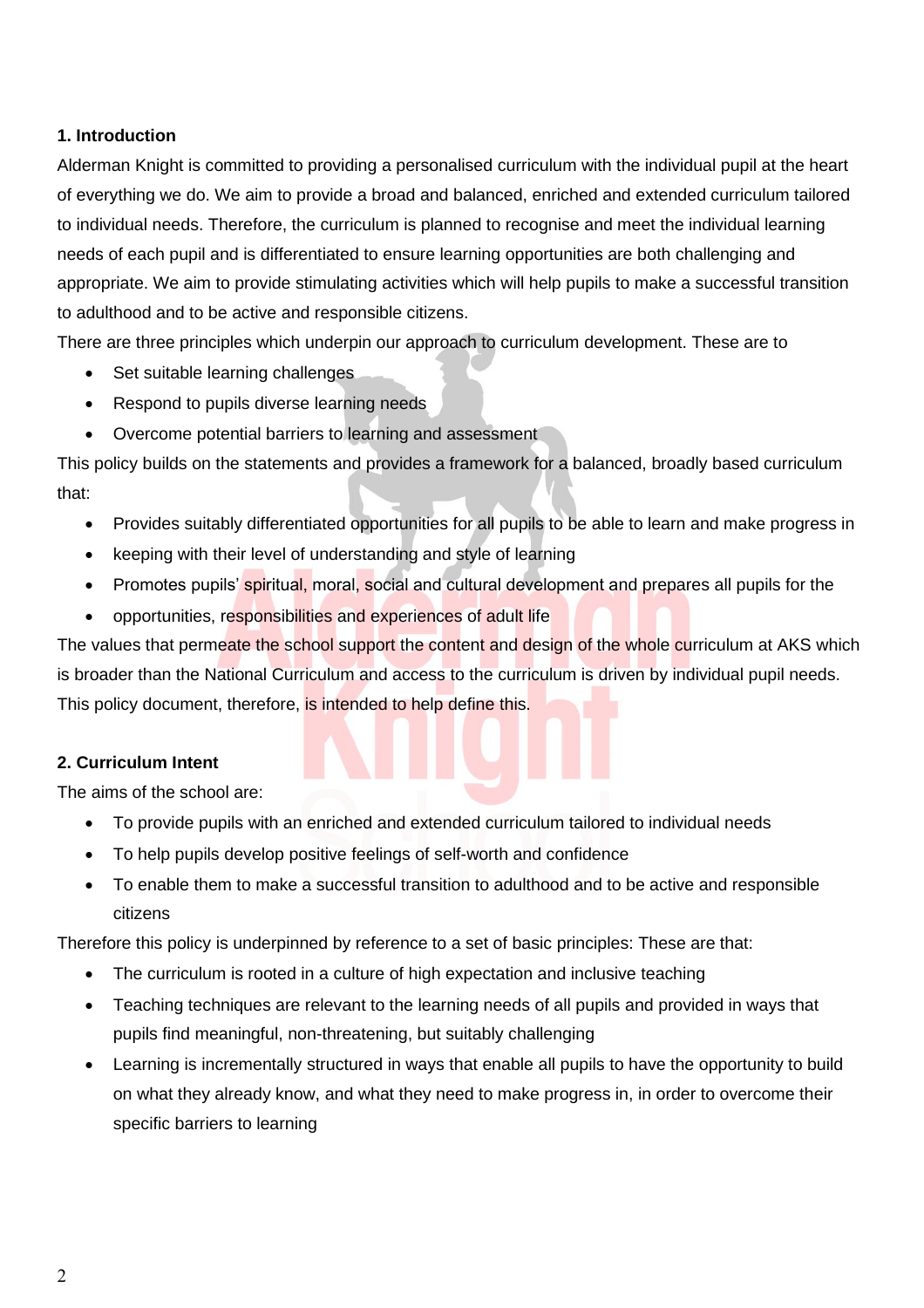- The teaching of key skills and the implementation of the curriculum relating to pupils individual needs and desired outcomes are implicit in all aspects of provision
- Teaching and learning is responsive to the changing needs of pupils as they mature chronologically

As a result the whole curriculum:

- Prepares pupils for an adult life in which they have the greatest possible degree of autonomy and ability to form relationships with others
- Increases pupils' understanding and/or awareness of their environment and of the wider world
- Enables pupils to be self-determining by promoting their ability to express preferences, communicate needs, make decisions and be either self-advocating and/or able to make use of an advocate
- Responds to the particular needs of individual pupils, including those who might require therapeutic curricula, in order to maintain their well-being and readiness to learn
- Provides opportunities for all pupils to be able to learn and achieve in ways that are relevant, meaningful and realistic to their individual circumstances
- Promotes pupils' spiritual, moral, social and cultural development
- Enables pupils access to their learning entitlement and ensures pupils are not disadvantaged by placement in a special school
- Provides a coherent teaching structure that enables continuity of learning to be maintained across all Key Stages
- Provides a consistent framework for defining Curriculum content and assessment of pupil achievement
- Provides opportunities for flexible learning in response to the individual education and transition plans agreed on behalf of individual pupils

# **3. Curriculum Implementation**

The Learning Entitlement Usually the term 'entitlement curriculum' is used to represent the content of the National Curriculum, but at AKS the contents of the learning entitlement afforded to pupils include:

- Subjects of the National Curriculum which have been defined as being appropriate for each Key Stage by the DfE and Ofqual and which have been deemed suitable for pupils at Alderman Knight by the Senior Leadership Team.
- Aspects of the school's curriculum related to the specific needs of its pupils [Communication and interaction tutor group sessions] which are dedicated to minimising the barriers to learning
- The teaching of Religious Education in line with the syllabus provided by Gloucestershire
- Focus days and special events such as a work experience, enrichment afternoons, Work preparation days for KS4, Maths Day, World Book Day, RE and MFL focus days and business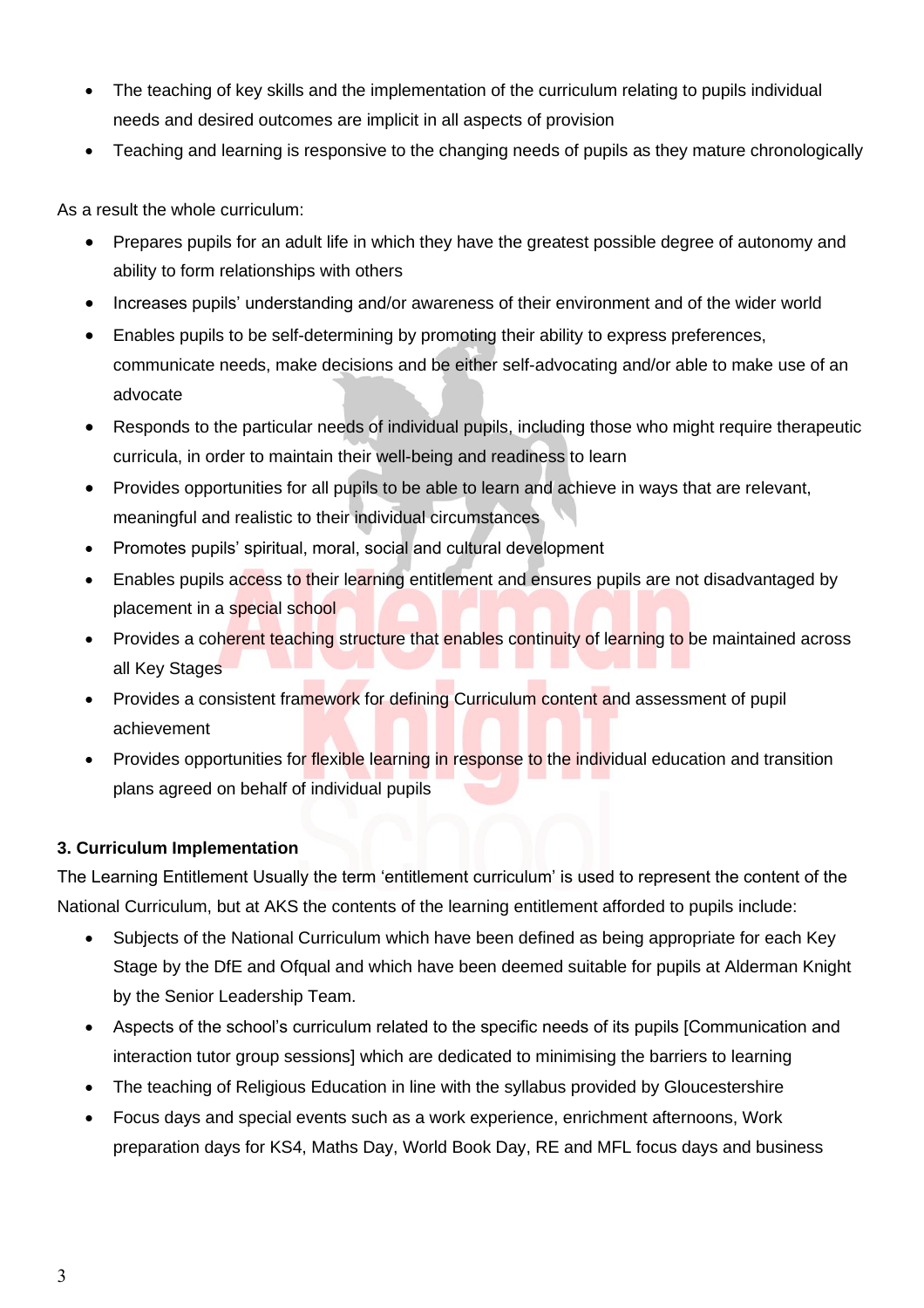lunches all designed to enable pupils gain a wider understanding the community around them and the wider world.

- Additional curriculum time for personal and social development
- One day events organized to help pupils develop a sense of Citizenship, such as Children in Need and Red Nose Day, Red Card to Racism, Downs Syndrome day, Autism awareness week.
- Targeted phonics delivery across the school
- Intervention groups and one-to-one tuition.
- Occupational Therapy in school for specific pupils (provided by external agencies through EHCP provision)
- Access to mainstream teaching classes and peers where appropriate for specific pupils
- Speech and Language support in class as directed by SaLT therapist (provided by external agencies through EHCP provision)
- Swimming tuition for Primary and Y7 pupils
- **Music tuition**

# **Foundation Learning**

We are committed to providing the very best education we can for all our pupils. Because of the wide range of individual needs we believe that a 'one size fits all' curriculum model is not appropriate and cannot meet the differing needs of all our pupils. As a result we endeavour to provide a flexible and personalised curriculum for all pupils.

Our aim is to provide a meaningful and relevant set of learning experiences which together provide an engaging curriculum enabling both participation and achievement for all our pupils whilst preparing them for the future.

# **Academic Learning**

All pupils get a 'core' curriculum of English, Maths, Science, ICT, Art and Design, Design and Technology, Food, PE, Humanities, RE and PSD (including 'life skills'). All pupils are offered accreditations in these subjects at an appropriate level, including GCSE or GCSE equivalent qualifications at KS4 and 5. Dependent on the year group some pupils are offered a choice of accreditations from the subject listed above.

#### **Vocational Education**

Some students flourish in the practical, real-world environment of vocational learning. At Alderman Knight School we have identified vocational courses that introduce something additional to the curriculum and build on the skills and interests some of the students already have.

#### **Work related Learning**

Work-related learning is defined as 'planned activity designed to use the context of work to develop knowledge, skills and understanding useful in work'. It includes learning through the experience of work, learning about work, working practices and learning skills for work. We believe there are essential skills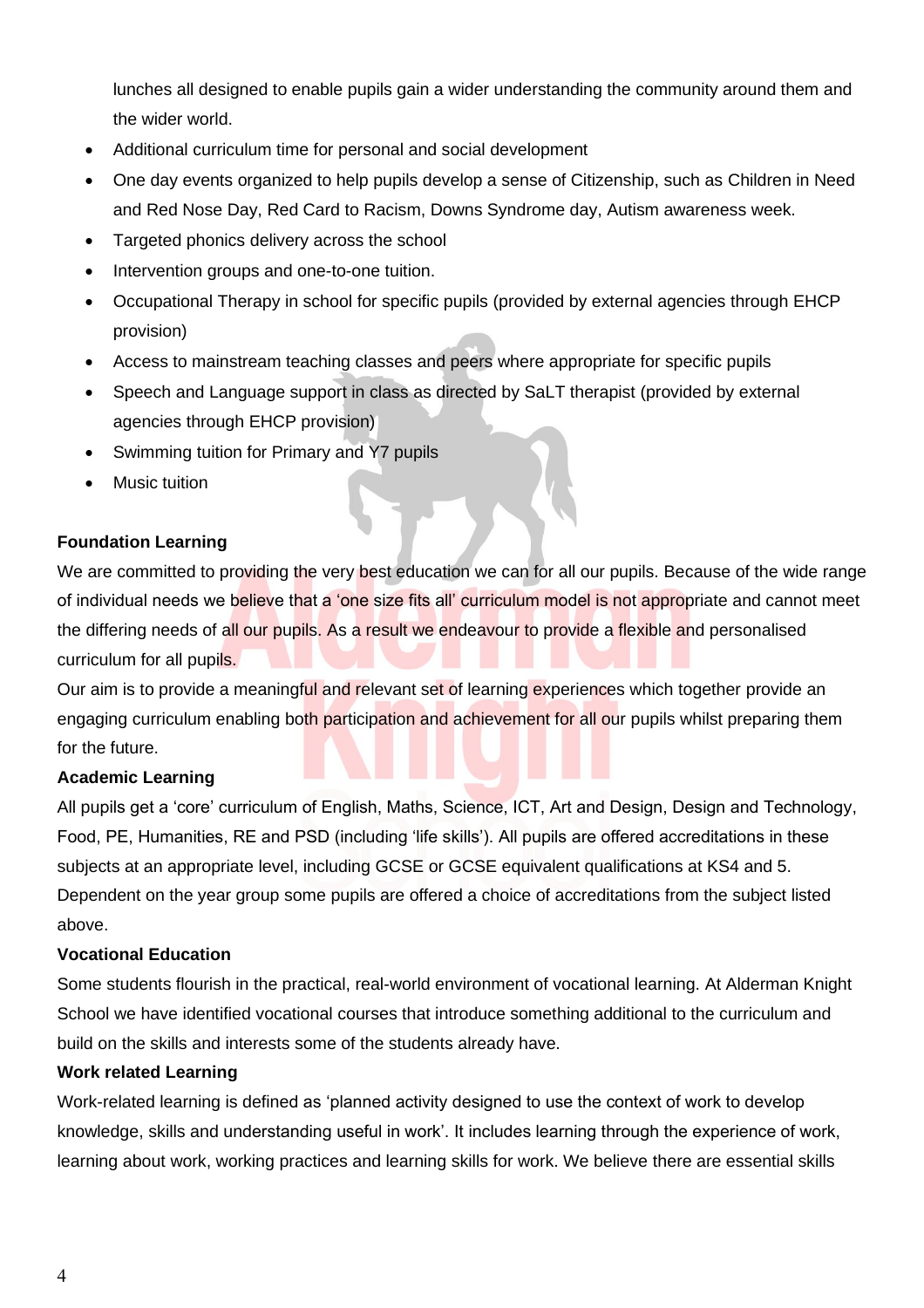that can only be gained through work related learning. As a result we seek to provide all pupils with work related opportunities and meaningful encounters with employers during Key stage 2,3 and 4. These opportunities are provided in our curriculum though: Vocational education, Enterprise, work experience, trips and external speakers and extended work related learning placements. The use these elements of the curriculum helps to prepare our pupils for real world employment.

#### **Work Experience**

All pupils' are considered for Work Experience placements at Key Stage 4 and 5. Work experience provides pupils with the opportunity to look into job roles they may wish to follow in the future. It provides pupils with a realistic 'on the job' experience which cannot be achieved within school. Preparation work prior to the placement and follow up work at the end of the placement are conducted in school. Pupils in year 10 and Year 11 have the opportunity to complete a week block placement. For some pupils it may be appropriate to set up an on-going one day a week extended work placement. Pupils not ready for independent work experience may be offered a 'Community Service' placement to support life skills and contribute to developing greater independence skills. Students in post 16 have an extended work experience placement of 1 day per week for the academic year. Students are encouraged to experience a range of different placements and reflect and evaluate what they have learnt during timetabled Employability sessions. For more information please see the work experience policy.

## **Curriculum overview across the phases Sept 21 to July 22 COVID-19 Amendments to policy**

Alderman Knight School has produced a detailed operational and risk assessment to allow a broad and balanced curriculum to be implemented. The AKS Risk Assessment and Operational Plan should be read in conjunction with this policy. The full curriculum offer has been implemented during this time. Please see operational plan and subject specific risk assessments for more details.

#### **Key Stage 2 Curriculum**

The Key Stage 2 Curriculum at Alderman Knight School reflects the individual needs of the pupils and the stage they are working within. The National Curriculum is taught using a thematic approach, providing opportunities for cross-curricular and contextualised learning through a broad and balanced curriculum. Although AKS does not take KS1 pupils some pupils are working at KS1 level and therefore elements of the KS1 curriculum are incorporated into teaching plans dependent on the needs of the pupil. In addition to the curriculum, pupils at Alderman Knight also have opportunities to regular sensory sessions; swimming; Forest School; Horse Riding; and sessions focusing on life skills such as cooking and trips within the local community. These are dependent on COVID 19 restrictions.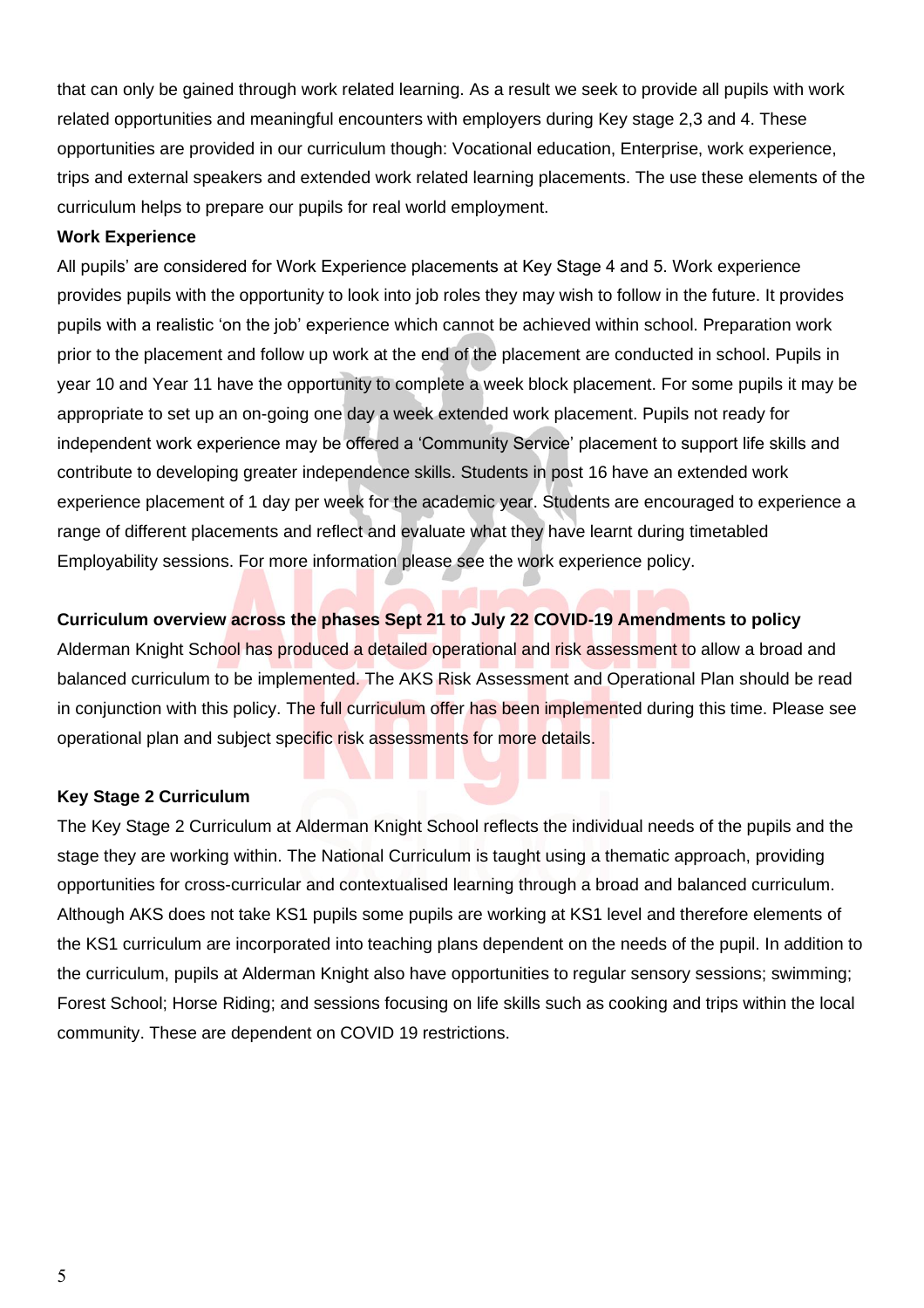# **Phonics and Reading Schemes at Alderman Knight School**

Synthetic phonics is a method of teaching reading which first teaches the letter sounds and then builds up to blending these sounds together to achieve full pronunciation of whole words. The school uses the principles of Read, Write Inc. implemented in a way to suit the needs of individual pupils and groups. Some pupils in KS3 will utilise the Fresh Start Package in additional phonic interventions are required. In these phonic sessions pupils are taught to recognise sounds and blend these together in order to read, spell and write. Pupils have access to Read Write Inc. books with corresponding writing or 'ditty' books. Pupils are regularly assessed to ensure progress is made and groups are organised according to the sounds they are working on next. As pupils grow, in confidence and understanding they will progress onto their own choice reading books from the school library. The school library has a wide range of appropriate books for different reading abilities. When pupils have reached this stage of their literacy development, they are given a reading range through the Accelerated Reader Program. This program allows them to choose a book of their own liking, which is suitable for their reading age. Once pupils have finished the book, their comprehension of the story is assessed through the Accelerated Reader Quizzes. Their class teacher/TA and tutor monitors the pupil's progress Accelerated Reader. Pupils will continue with the Accelerated Reader program in Key Stage 3 with the aim of becoming 'free readers' and are encouraged and supported to choose their own books from the school library.

#### **Key Stage 2 Lesson Allocation**

| <b>Subject</b>                                                            | <b>Number of lessons over</b> |
|---------------------------------------------------------------------------|-------------------------------|
|                                                                           | a two week timetable          |
| English including an Accelerated Reader/library session where appropriate | 8                             |
| <b>Maths</b>                                                              | 8                             |
| Science                                                                   | $\overline{4}$                |
| Personal Social Development including Communication and Interaction and   | 5                             |
| <b>Life Skills</b>                                                        |                               |
| Swimming                                                                  | $\overline{4}$                |
| Food/DT                                                                   | $\overline{4}$                |
| Art                                                                       | $\overline{4}$                |
| <b>Forest School</b>                                                      | $\overline{4}$                |
| <b>Physical Education</b>                                                 | $\overline{4}$                |
| Humanities (Topic)                                                        | $\overline{4}$                |
| Music                                                                     | $\overline{2}$                |
| Computing                                                                 | $\overline{2}$                |
| <b>Religious Education</b>                                                | $\overline{2}$                |
| Sensory                                                                   | $\overline{2}$                |
| Enrichment                                                                | $\overline{2}$                |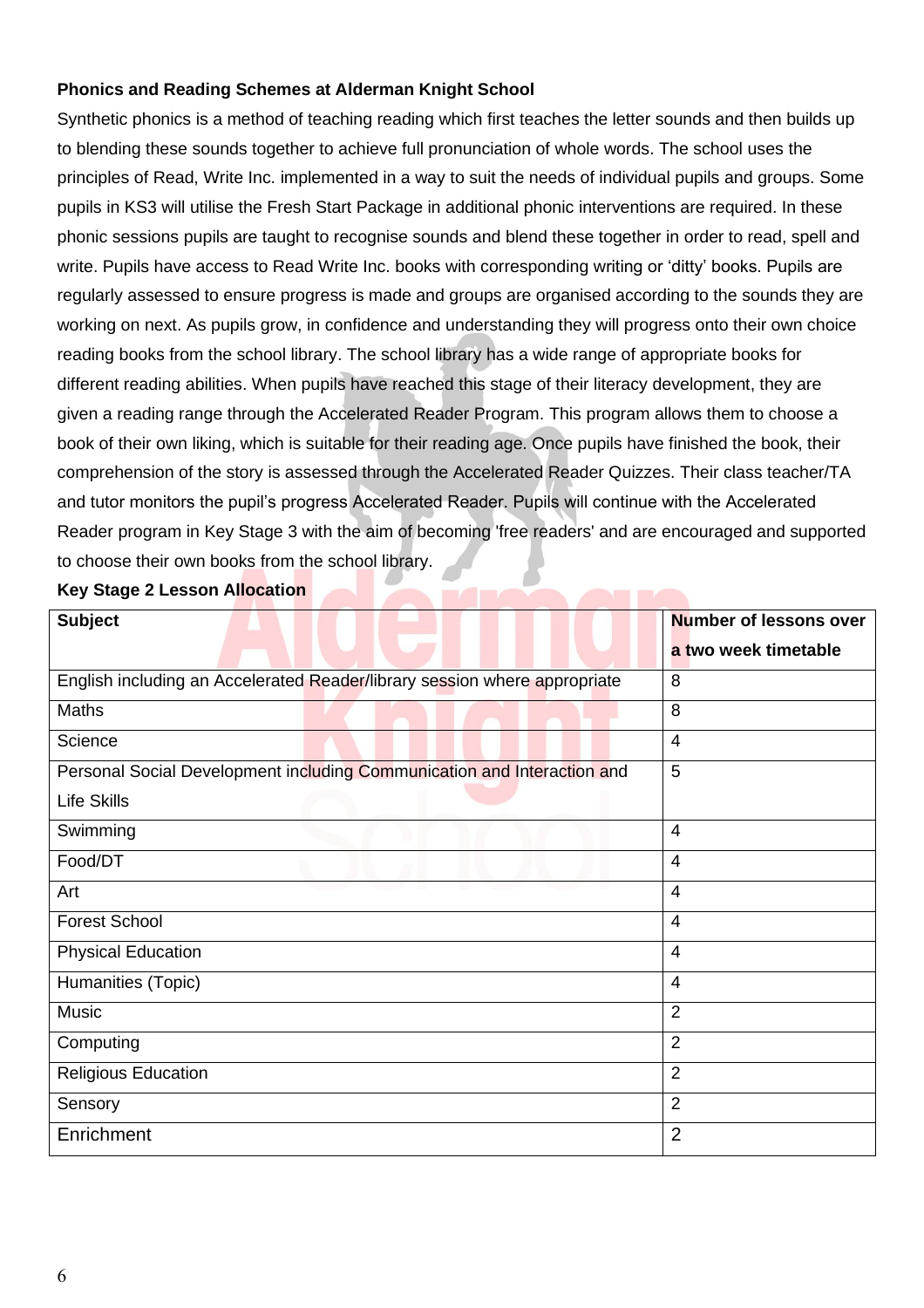# **Key Stage 3 Curriculum**

At Key Stage 3, teachers plan differentiated schemes of work based on the National Curriculum programmes of study. The core and foundation curriculum for Key Stage 3 is shown in the table below (please note that MFL is taught through topic days over the year and is not included as discrete subject). This is based on number of lessons (each lesson is 45 minutes) over the two-week timetable with 6 lessons per day. In Key Stage 3 all classes are taught in a secondary model with pupils attending lessons with specialist teachers in specialist teaching rooms across the school. Pupils navigate together as a group to the different lessons in the different classrooms. Groups are supported to organise their belongings and find their next lesson by Teaching Assistants who are attached to the group.

# **Key Stage 3 Lesson Allocation**

| <b>Subject</b>                                                            | <b>Number of lessons</b> |
|---------------------------------------------------------------------------|--------------------------|
|                                                                           | over the two week        |
|                                                                           | timetable                |
| English including Accelerated Reader and Library sessions                 | 9                        |
| <b>Maths</b>                                                              | 8                        |
| Science                                                                   | 6                        |
| Personal Social Development (PSD) including Communication and Interaction | 5                        |
| Physical Education (PE)                                                   | 5                        |
| Food Technology                                                           | $\overline{4}$           |
| Design and Technology (DT)                                                | $\overline{4}$           |
| Humanities (History and Geography)                                        | $\overline{4}$           |
| Computer Science and IT                                                   | 3                        |
| Art                                                                       | 3                        |
| <b>Religious Education (RE)</b>                                           | $\overline{2}$           |
| Enrichment                                                                | $\overline{2}$           |
| Music                                                                     | $\overline{2}$           |
| Drama                                                                     | $\overline{2}$           |
| Assembly                                                                  | $\mathbf 1$              |
|                                                                           |                          |

Those pupils in year 7 will receive a 6 week block of swimming dependent on COVID restrictions.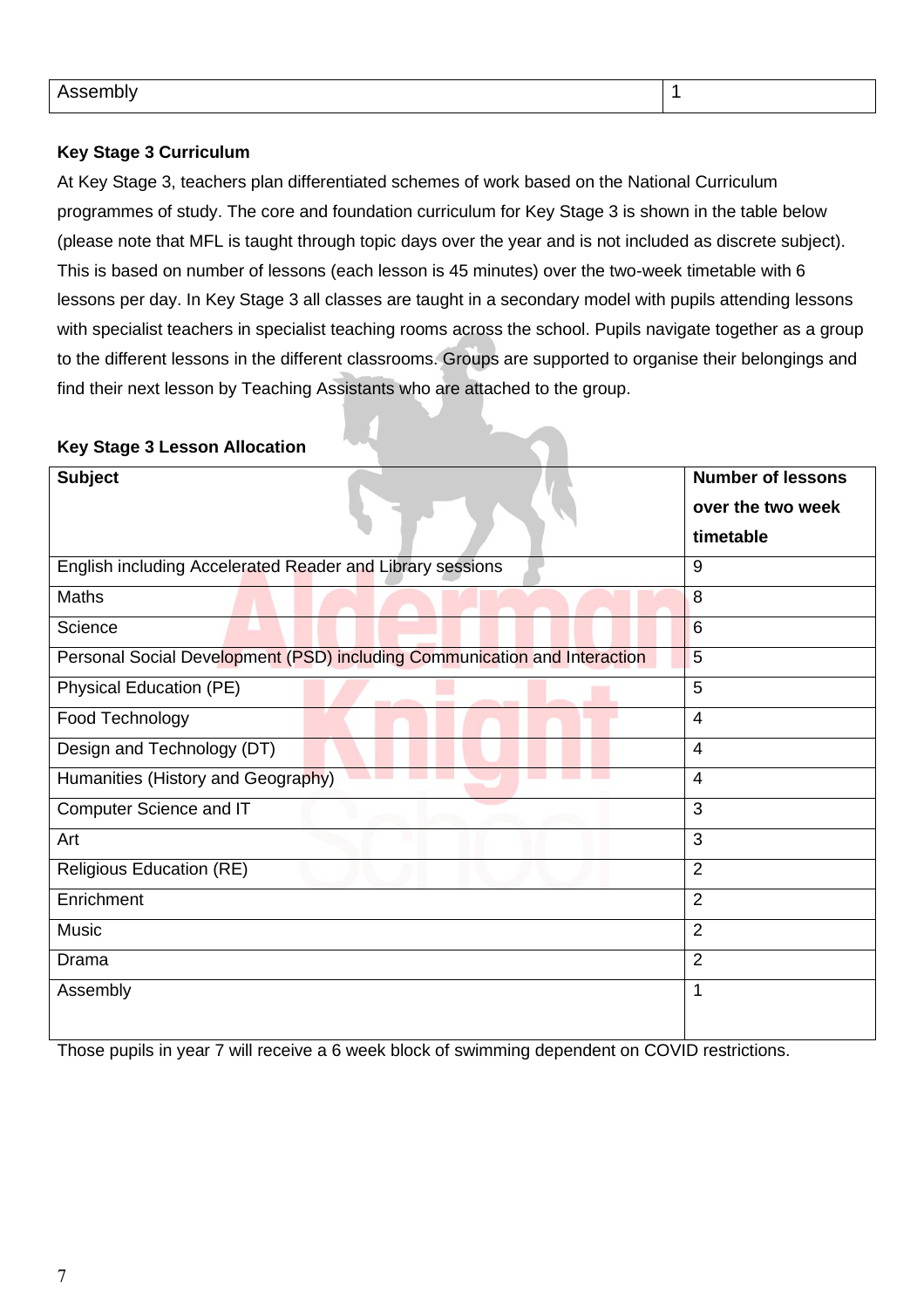### **Key Stage 4 Curriculum**

Throughout Key Stage 4 pupils are supported to develop their full academic potential within an environment which supports and prepares them for post 16 placement in full-time education or apprenticeships and further training. Each year the Key Stage 4 curriculum is designed to suit the cohorts of pupils going through into Key Stage 4. Each pupil is offered a range of accredited courses and life skill units appropriate to their needs and abilities through from ASDAN, entry level and GCSE and equivalent qualifications. The school offers over 30 different accreditations from a wide range of examination boards. Each year we usually have 3 different pathways at Key Stage 4 (Academic, Vocational and Life skills Pathways) however this can change dependent on the needs of each cohort. Pupils on the academic pathway are offered a choice of subjects to study. For more information on the different pathways open to our current Key Stage 4 pupils please see Key Stage booklets available on the school website. <https://www.aldermanknight.gloucs.sch.uk/transition>

Pupils are offered work experience placements in Key Stage 4. Work experience provides pupils with the opportunity to look into job roles they may wish to follow in the future. Preparation work prior to the placement and follow up work at the end of the placement are conducted in school.

#### **Key Stage 5 Curriculum**

Students in our post 16 unit have a personalised pathway dependent on their individual needs and abilities and are offered a range of accreditations and programmes suited to their individual requirements including GCSEs, BTECs and other qualifications at Level 1, 2 or 3. Some students may access specific courses at Tewkesbury School supported by AKS staff. Students are required to study GCSE English and Maths if they have not already secured a grade 4 or above. This customised offer builds on their current knowledge, skills and understanding to ensure progression towards employability and independence at a level suited to their needs. The curriculum provides opportunities to develop essential life skills, vocational skills and academic learning as well as developing personal qualities. For more information please see our Post 16 Information booklet on the school website.<https://www.aldermanknight.gloucs.sch.uk/post-16>

Subjects of the whole curriculum are organised in such a way so that there is flexibility of delivery, i.e., subject content may be taught as:

- A discrete lesson
- As part of a cross-curricular lesson or topic
- As a key skill to access the curriculum matter of other subjects

There are no nationally specified time allocations for individual subjects and the percentage of approximate teaching time allocated to each subject over a week / term / key stage is determined primarily by having due consideration for the learning needs of pupils. For pupils in KS4 it may be related to the availability of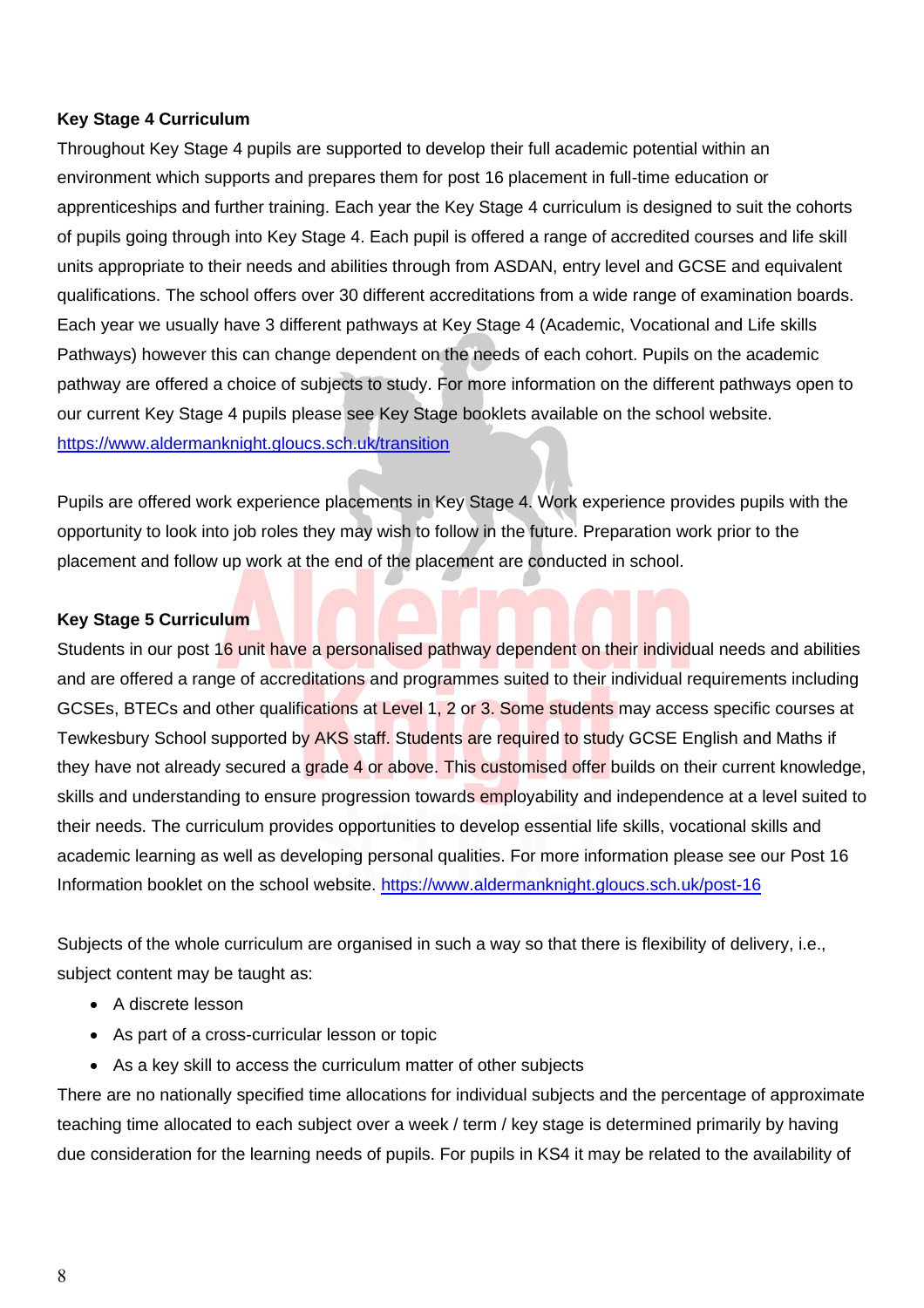work related learning opportunities within the local community. However, the allocation of percentage times to individual subjects is also governed by the overarching need to deliver a curriculum that is broad, balanced and meaningful to pupils and informed via negotiation with the school's senior leadership team and the governing body.

### **The Organisation of Curriculum Planning**

It is important that each subject has a policy that illustrates the intent, implementation and impact for the teaching of the subject. The subject policy will also highlight how the subject will be delivered across the key stages in such a way that all pupils are enabled to enjoy and achieve within the subject area as they progress through the key stages. As the cohorts of pupils can be widely different in terms of needs and abilities it is very important that the policy is kept under review so that it continually provides appropriate curricular opportunities and achievement.

The subject policies together with the whole school curriculum policy describe the curriculum framework that governs the delivery of a broad and balanced, but suitably differentiated curriculum across each key stage. The content of these policies, together with the long term and medium term plans describe the Schemes of Work (SoW), which highlights the intended progression that is proposed for each Key Stage to ensure that pupils are able to build upon their previous learning experiences and achievements. However, it is recognised that linear, chronological progression is not always relevant to the circumstances of some pupils and for these pupils progression is more likely to be confined to experiencing changes in curriculum content. Each subject benefits from guidelines and practical advice which staff can use to inform their teaching. These guidelines are known as schemes of Work (SoW) and include reference to:

- The intended curriculum coverage over a set period of time
- Session plans that set out the principal teaching activities that need to be organised
- An indication of how the content can be differentiated by task/outcome
- Notes about the facilities and resources required for each session

Further information is provided in the Planning Policy.

#### **Planning for Progression**

The sequence of curriculum content is organised with the fundamental aim of enabling pupils to build upon their prior learning and achieve intended learning outcomes. Information about each pupil's current performance is used formatively for future planning. Once the existing level of knowledge, skill and understanding within each subject has been fully appraised on behalf of individual pupils, teachers are required to set long term curriculum targets for each pupil. These are learning targets that teachers set with a view to what the individual pupil might reasonably be expected to achieve by the end of their current Key Stage. Pupil curriculum progress is reported annually to parents through the whole school report and annual review of the EHCP. Pupils also receive an interim report mid-way through the academic year which informs parents and carers about their academic progress.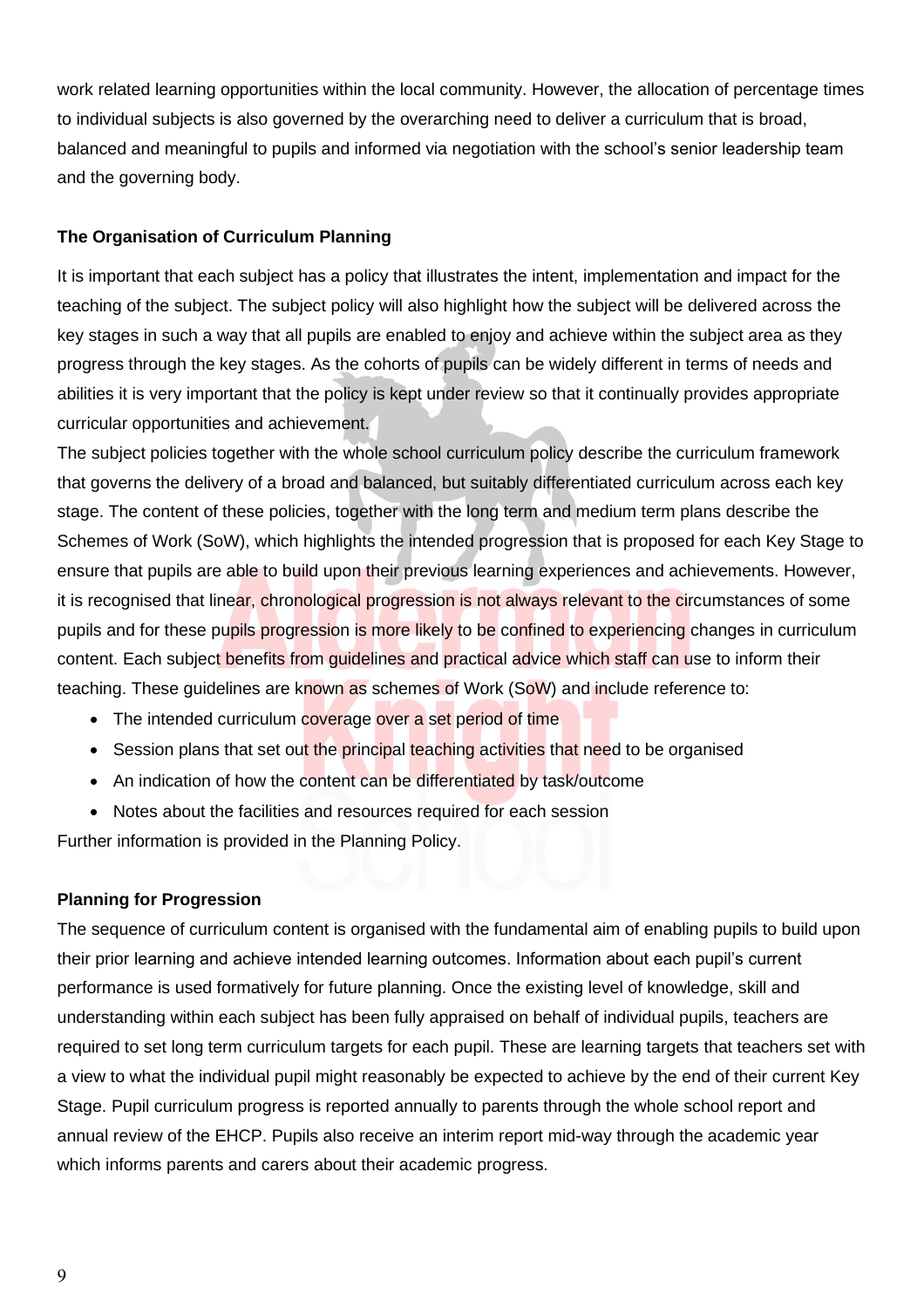### **4. Curriculum Impact**

### **Evaluation of the Whole Curriculum**

The school's whole curriculum is monitored and evaluated systematically to ensure that:

- The curriculum supports the process of setting learning targets and enables pupils to achieve their individual learning targets (i.e. curriculum targets and EHCP/ IEP targets)
- The individual, holistic needs of pupils are identified and met appropriately
- Assessment is used formatively in teaching [AfL] and pupils are able to build on and/or consolidate what they already know and are able to do
- Pupils access a broad and balanced curriculum in ways that are relevant to their individual circumstances
- The spiritual, moral, social and cultural development of pupils is promoted

The ways in which the school's whole curriculum is monitored and evaluated include:

- Staff evaluating each lesson/ session to determine the extent to which intended learning outcomes have been achieved and/or whether new information about a pupil's SEN profile has become apparent during the course of a lesson/session
- Staff monitor the effectiveness of any strategies, specialist techniques, therapies and resources etc. and evaluate how such things can be refined to help pupils overcome their learning barriers
- Each subject leader reviews the curriculum plans for their subject, ensures that there is full coverage of the National Curriculum and that progression is planned through schemes of work. This is reviewed each year in the Subject evaluation report.
- It is the role of each subject leader to keep up to date with developments in their subject, at both national and local level. They review the way the subject is taught in the school and plan for improvement. This development planning will link to whole-school objectives as part of a subject improvement plan.
- The subject leader will also keep a portfolio of children's work, which s/he uses to show the achievements of children at each key stage and to give examples of expectations of attainment which is used for department moderation.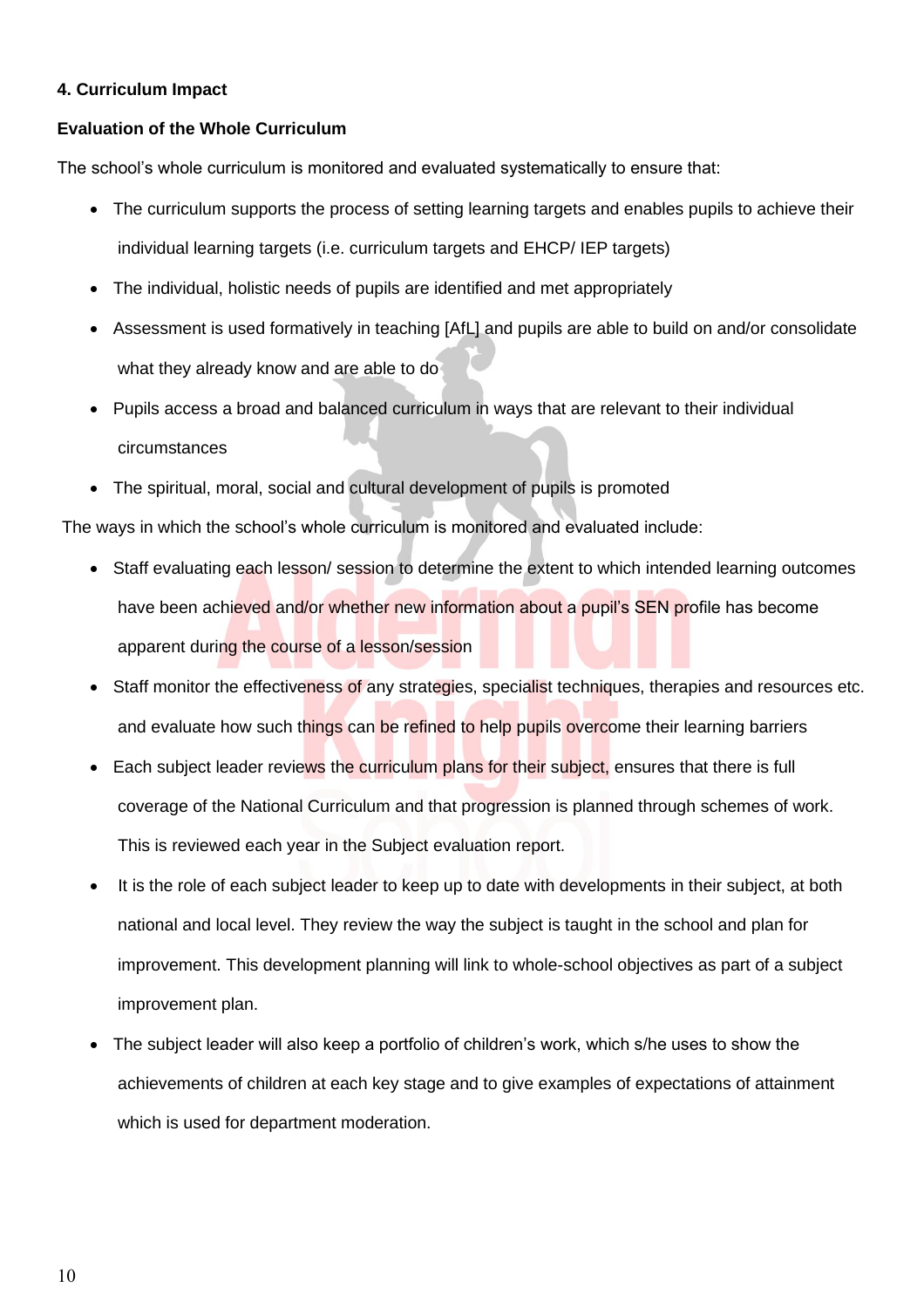- Subject leaders and teachers provide evidence 3 times a year for pupil progress files demonstrating progress achieved. This process is used to support all staff in moderating and evaluating standards across all Key Stages are in accordance with school expectations
- Teachers are required to evaluate each SoW they have taught and report any findings to subject leaders
- Annual Review and Annual Report documentation to be used by the head teacher to evaluate individual pupil progress across the whole curriculum
- Individual staff maintain a Portfolio of Continuing Professional Development in which they are required to evaluate their performance in helping pupils overcome their learning barriers. All teachers have an individual performance management review held with SLT to review the progress of the groups they teach.
- Pupil progress in general will be monitored in reference to whole school curriculum targets and findings analysed to indicate areas of strength/weakness in curriculum performance over each year

| Timetable for | <b>Annually</b>  | 2 Years         | 3 Years    | 4 Years              |
|---------------|------------------|-----------------|------------|----------------------|
|               |                  |                 |            |                      |
|               |                  |                 |            |                      |
| <b>Review</b> |                  |                 |            |                      |
|               |                  |                 |            |                      |
| <b>Status</b> | <b>Statutory</b> | Gloucestershire | School     |                      |
|               |                  |                 |            |                      |
|               |                  |                 |            |                      |
|               |                  | cc              |            |                      |
|               |                  |                 |            |                      |
| Circulation   | Website          | Weduc           | <b>SAM</b> | <b>School Office</b> |
|               |                  |                 |            |                      |
|               |                  |                 |            |                      |

# **Table of Review and Modifications**

| Date Reviewed | Page Number | <b>Changes Summary of Changes</b> |
|---------------|-------------|-----------------------------------|
|               |             | Made                              |
|               | 8           | Addition of interim report        |
| August 2021   |             | statement                         |
|               | 6           | Updated lesson allocation         |
|               | 5           | Updated lesson allocation         |